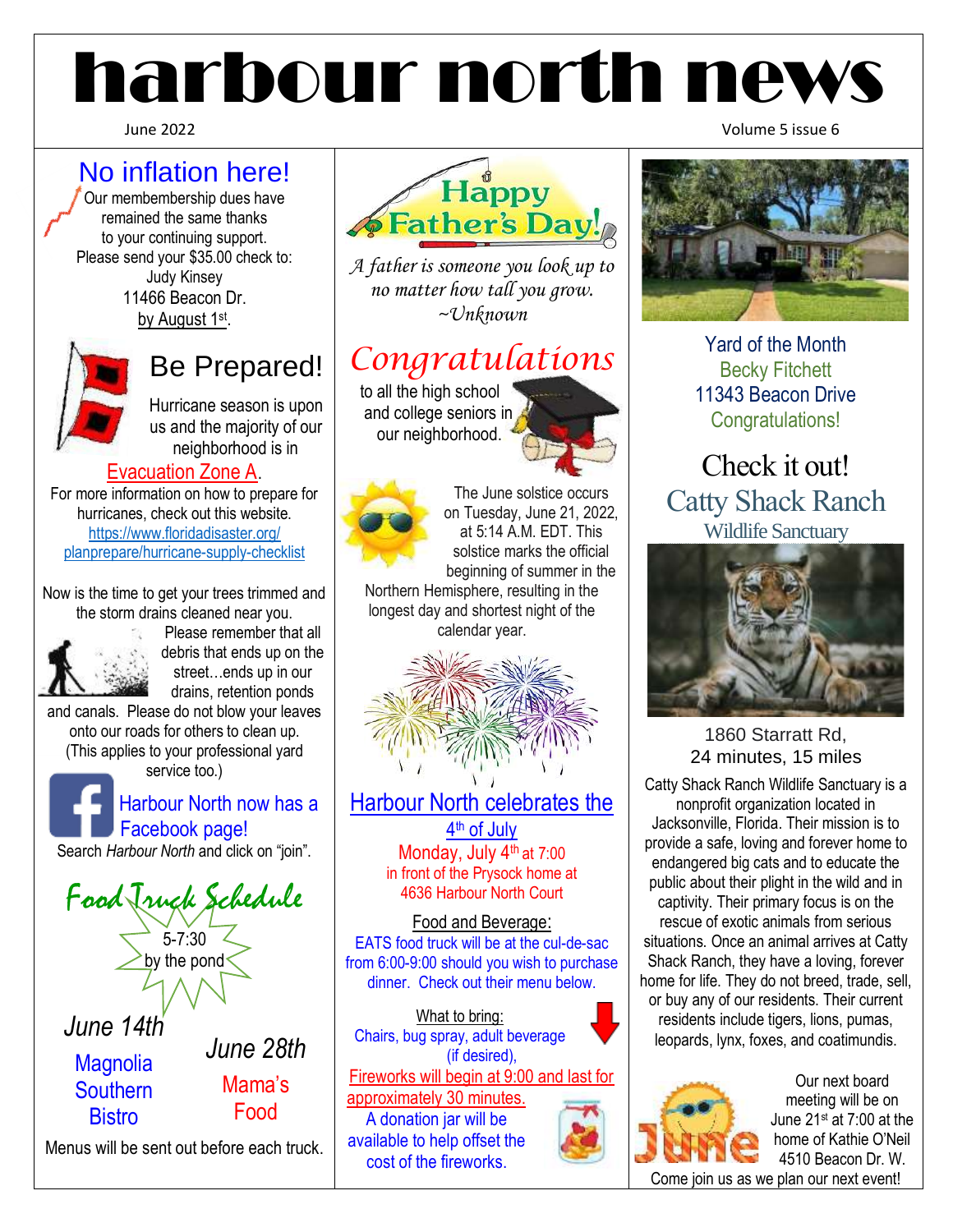

## RURG 129

**ALL AMERICAN BURGER** Lettuce, Tomato, PICKLes, onion

**MUSHROOM & SWISS BURGER MUSHROOM & SWISS CHEESE** 

**PIZZA BURGER MOTZERELLA, PEPPERONI & MARINARA** 

#### **BACON CHEESE BURGER**

BACOR, LETTUCE, TOMATO, PICKLES, ORION



**CHICKEN PARMESAN** CHICKEN, MARINARA, MOZZARELLA

**CRISPY OR GRILLED CHICKED** LETTUCE, TOMATO, CHIPOTLE MAYO

**PHILLY STEAK & CHEESE** musikooms, peppers, provolone

#### **FISH SANDWICH**

LETTUCE, TOMATO, CHIPOTLE MAYO

**PULLED PORK SANDWICH** iumbo hot dog GYROS

LAMB OR CHICKEN LETTUCE, TOMATO, ONION, TZATZIKI AND SEASONING

**INCOS** STeAK, CHICKen OR FISH LETTUCE, TOMATO, PICO DE GALLO, CHEESE

CHeese BURGel **HOT DOG** CHICKen nuggets **CHIPS & A JUICE BOX \$8 FRIES AND A JUICE BOX 59**  DAIRY FREE SOFT sepve cup

LOOK AT ALL OUR FLAVORS! \$5.00

WHITE CHOCOLATE **BLUE MOON CHILL CANDY APPLE CHILL FRUITY CHILL** MANGO TANGO **RAINBOW CHILL PINEAPPLE CHILL WILD CHERRY CHILL BUTTERSCOTCH CHeeseCAKe CHOCOLATE** COCONUT **COTTON CANDY FUDGE BROWNIE MALTED MILK ORANGE PEANUT BUTTER PRALINE** Red Velvet CAKe **BUBBLe GUM German CHOCOLATE STRAWBERRY WATERMELON** TUTTI FRUITI **BIRTHDAY CAKE** *CINNAMON* **BLUE RASPBERRY RAINBOW SKITTLES** CARAMEL